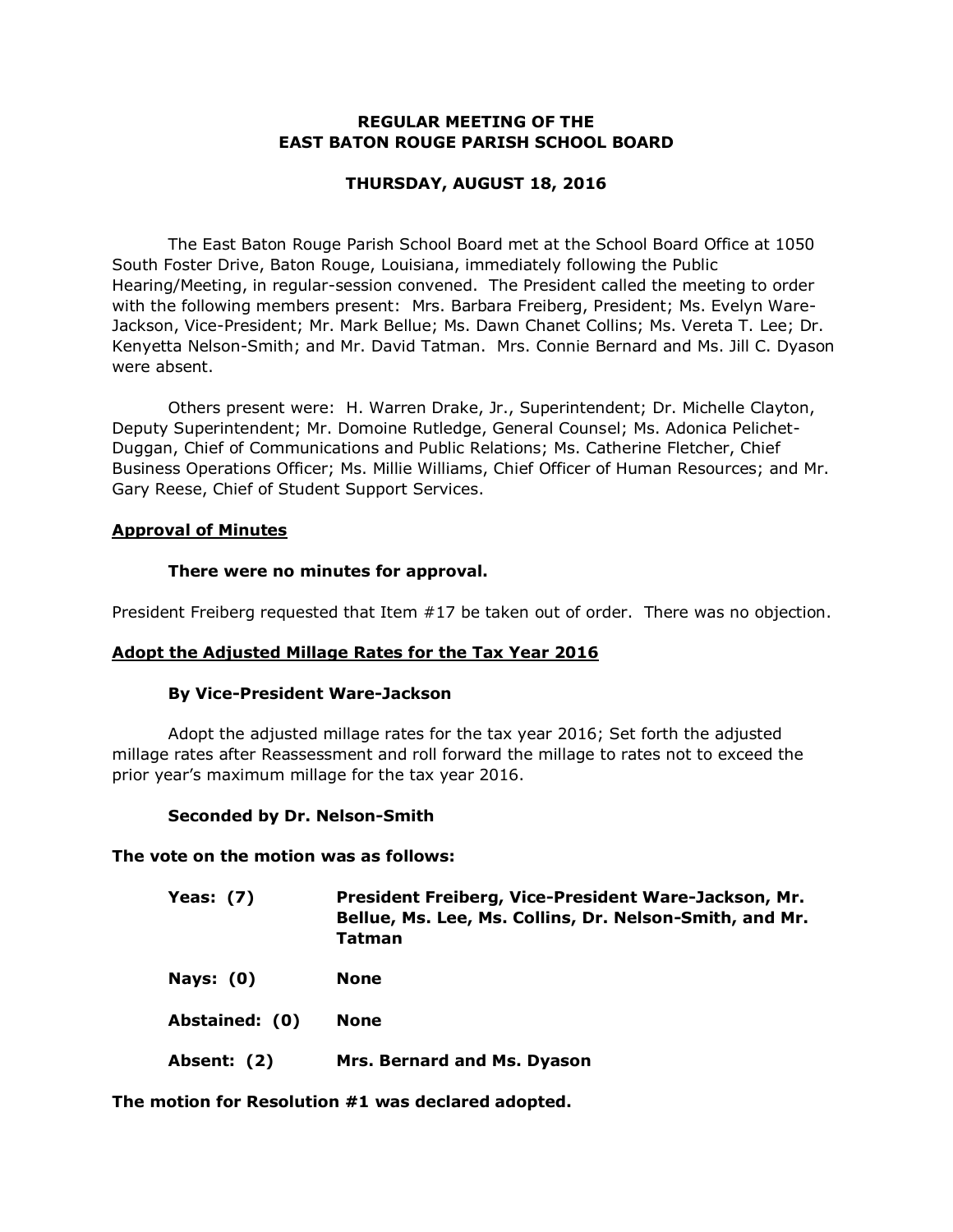### **By Dr. Nelson-Smith**

Adopt the adjusted millage rates for the tax year 2016; set forth the adjusted millage rates after Reassessment; and roll forward the millage to rates not to exceed the prior year's maximum millage for the tax year 2016.

#### **Seconded by Ms. Lee**

## **The vote on the motion was as follows:**

| Yeas: $(6)$    | President Freiberg, Vice-President Ware-Jackson, Ms.<br>Lee, Ms. Collins, Dr. Nelson-Smith, and Mr. Tatman |
|----------------|------------------------------------------------------------------------------------------------------------|
| Nays: $(1)$    | Mr. Bellue                                                                                                 |
| Abstained: (0) | <b>None</b>                                                                                                |
| Absent: (2)    | Mrs. Bernard and Ms. Dyason                                                                                |

**The motion for Resolution #2 was declared adopted.**

# **Approval of Consent Agenda Items, Excluding Items #12 and 14:**

#### **By Mr. Tatman**

Resolved, that, the East Baton Rouge Parish School Board does hereby approve the Consent Agenda, excluding Items #12 and 14.

# **Seconded by Mr. Bellue**

**Unanimously adopted by a vote of the members present. (Ms. Lee, Dr. Nelson-Smith, Ms. Dyason, and Mrs. Bernard were absent.)**

**The following items were approved as part of the Consent Agenda**:

--------

# **Items approved by the Committee of the Whole for recommendation to the Board:**

Approve the Louisiana Compliance Questionnaire as required for the 2015-2016 financial audit of the East Baton Rouge Parish School System.

Approve the following budgets: a) Revised 2015-2016 and Proposed 2016-2017 East Baton Rouge Parish Kick-Off Classic (Football Jamboree); b) Revised 2015-2016 and Proposed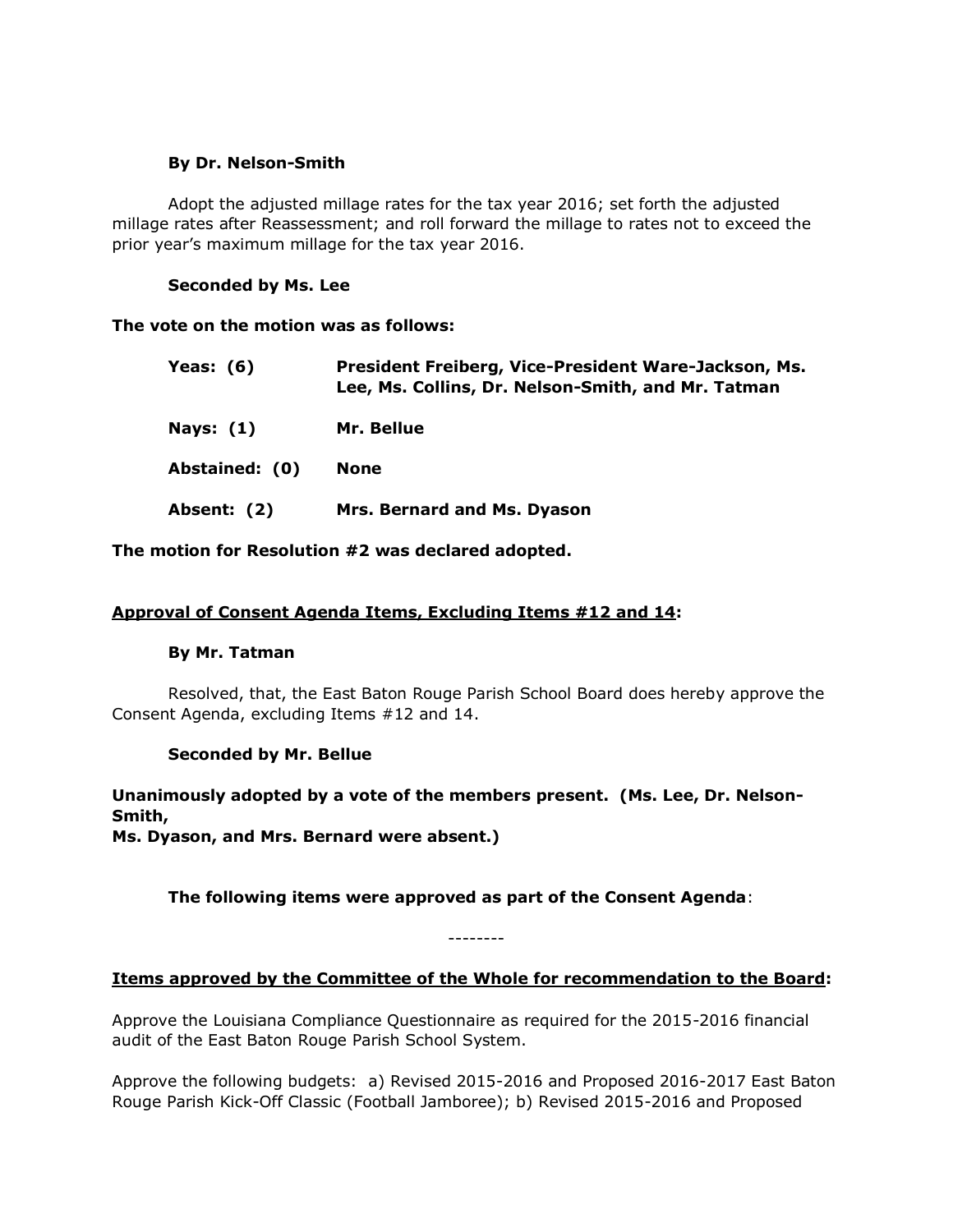2016-2017 Elementary School Summer Opportunity for Academic Remediation (SOAR); c) Revised 2015-2016 and Proposed 2016-2017 Middle School Summer School; d) Revised 2015-2016 and Proposed 2016-2017 High School Summer School; and e) Proposed 2016- 2017 Cecil J. Picard LA4/TANF State and Federal.

Approval of the following professional service contracts between the East Baton Rouge Parish School Board and: a) Academic Resources, LLC, in the amount of \$17,229.00 to provide tutoring services to students at Jehoval Jireh Christian Academy for the period of August 22, 2016, through June 30, 2017; b) Moving Forward N' Education, LLC, in the amount of \$41,674.00 to provide a reading and math tutorial program for Hosanna Christian Academy for the period of August 31, 2016, through June 30, 2017; and c) Superior Educational Consulting, LLC, in the amount of \$11,454.00 to provide coaching/modeling for teachers of Title I students at Angles Academy for the period of August 17, 2016, through June 30, 2017.

Approval of a license agreement between the East Baton Rouge Parish School Board and Neighbors Federal Credit Union, at no cost to the district, to offer mascot debit cards to faculty, staff, and high school students to promote financial literacy and serve as a fundraiser for schools.

Approval of the recommendation from Mr. Domoine Rutledge, General Counsel, EBRPSB, in the matter of: William Simoneaux vs. EBRPSB, Deborah Ayo and Berkley Insurance Co., Suit No: 627,943; Section 22; 19<sup>th</sup> JDC; Parish of East Baton Rouge.

# **END OF CONSENT AGENDA ITEMS**

-------

# **Renewal of Contracts for Employee Benefits Coverage**

#### **By Mr. Tatman**

Resolved, that, the East Baton Rouge Parish School Board does hereby approve the renewal of the following contracts as it relates to employee benefits coverage: a) Lincoln Financial Group for Group Basic and Voluntary Life/AD&D, Group Voluntary Short Term Disability, and Group Voluntary Long Term Disability for the period of January 1, 2017, through December 31, 2019; and b) Optum with United Behavioral Health for the Employee Assistance Program (EAP) for the period of July 1, 2016, through June 30, 2019.

#### **Seconded by Mr. Bellue**

#### **The vote was as follows:**

| Yeas: (4)        | President Freiberg, Vice-President Ware-Jackson, Mr.<br><b>Bellue, and Mr. Tatman</b> |
|------------------|---------------------------------------------------------------------------------------|
| <b>Nays: (1)</b> | Ms. Collins                                                                           |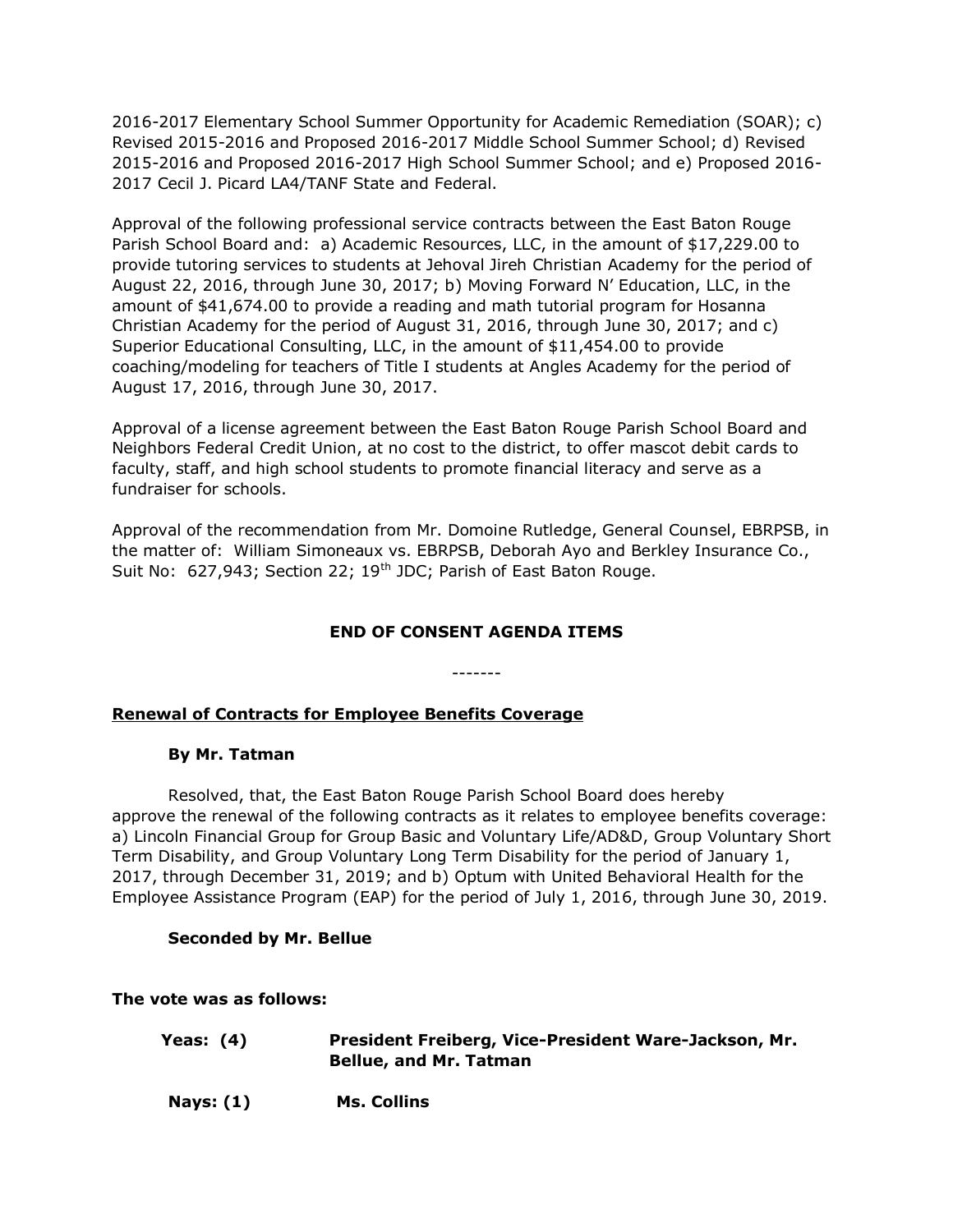**Abstained: (0) None**

**Absent: (4) Mrs. Bernard, Ms. Dyason, Ms. Lee, and Dr. Nelson-Smith**

**The motion failed.**

# **Motion to Hear Item #12 Again**

#### **By Mr. Tatman**

Resolved, that, the East Baton Rouge Parish School Board does hereby approve the renewal of contracts for the following employee benefits coverage: a) Lincoln Financial Group for Group Basic and Voluntary Life/AD&D, Group Voluntary Short Term Disability, and Group Voluntary Long Term Disability for the period of January 1, 2017, through December 31, 2019; and b) Optum with United Behavioral Health for the Employee Assistance Program (EAP) for the period of July 1, 2016, through June 30, 2019.

#### **Seconded by Mr. Bellue**

**Unanimously adopted by a vote of the members present. (Mrs. Bernard, Ms. Dyason, Ms. Lee, and Dr. Nelson-Smith were absent.)**

#### **Approval to Delete Item #14**

#### **By Mr. Tatman**

Resolved, that, the East Baton Rouge Parish School Board, does hereby give approval to delete Item #14: Consideration of a request for approval to declare Wyandotte as surplus property.

#### **Seconded by Vice-President Ware-Jackson**

**Unanimously adopted by a vote of the members present. (Mrs. Bernard, Ms. Dyason, Ms. Lee, and Dr. Nelson-Smith were absent.)**

#### **Approval of Budget**

#### **By Mr. Bellue**

Resolved, that, the East Baton Rouge Parish School Board does hereby approve the budget for Jobs for America's Graduates (JAG) Program in the amount of \$141,533.30: funding from the Jobs for America's Graduates (JAG) – Louisiana for Broadmoor (\$50,000.00) and Glen Oaks (\$50,000.00) High Schools, with the balance of \$41,533.30 from the General Fund, Broadmoor (\$20,766.65) and Glen Oaks (\$20,766.65) High Schools.

#### **Seconded by Vice-President Ware-Jackson**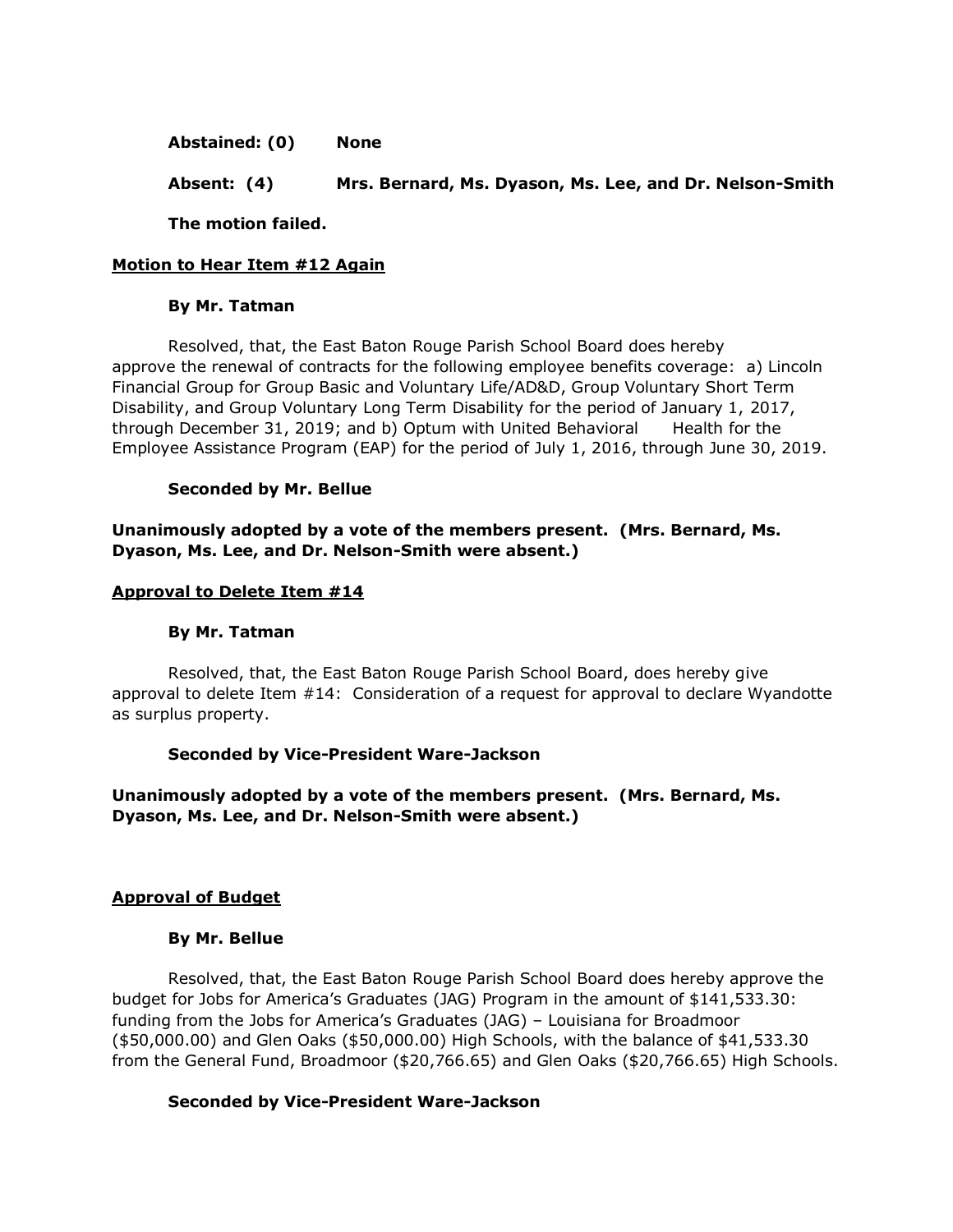## **Unanimously adopted by a vote of the members present. (Mrs. Bernard, Ms. Dyason, Ms. Lee, and Dr. Nelson-Smith were absent.)**

### **Approval of a Memorandum of Understanding with Southern University**

## **By Mr. Tatman**

Resolved, that, the East Baton Rouge Parish School Board does hereby approve a Memorandum of Understanding between the East Baton Rouge Parish School System and Southern University and A&M College regarding dual enrollment courses.

## **Seconded by Mr. Bellue**

**Unanimously adopted by a vote of the members present. (Mrs. Bernard, Ms. Dyason, Ms. Lee, and Dr. Nelson-Smith were absent.)**

# **Approval of a Professional Services Contract with Reliance Communications, LLC**

## **By Mr. Tatman**

Resolved, that, the East Baton Rouge Parish School Board does hereby approve a professional services contract between the East Baton Rouge Parish School System and Reliance Communications, LLC, in the amount of \$63,000.00 for the renewal of School Messenger Complete, a 12-month unlimited district call out/notification system.

# **Seconded by Vice-President Ware-Jackson**

**Unanimously adopted by a vote of the members present. (Mrs. Bernard, Ms. Dyason, Ms. Lee, and Dr. Nelson-Smith were absent.)**

## **Approval of a Resolution Declaring Existence of Public Emergency**

# **By Vice-President Ware-Jackson**

Resolved, that, the East Baton Rouge Parish School Board does hereby adopt a resolution declaring the existence of a public emergency and granting the Superintendent of Schools additional authority to provide for the safe and orderly operation of the school system, to repair and ready facilities, and to provide for related matters resulting from a weather-related emergency.

#### **Seconded by Mr. Bellue**

**Unanimously adopted by a vote of the members present. (Mrs. Bernard, Ms. Dyason, Ms. Lee, and Dr. Nelson-Smith were absent.)**